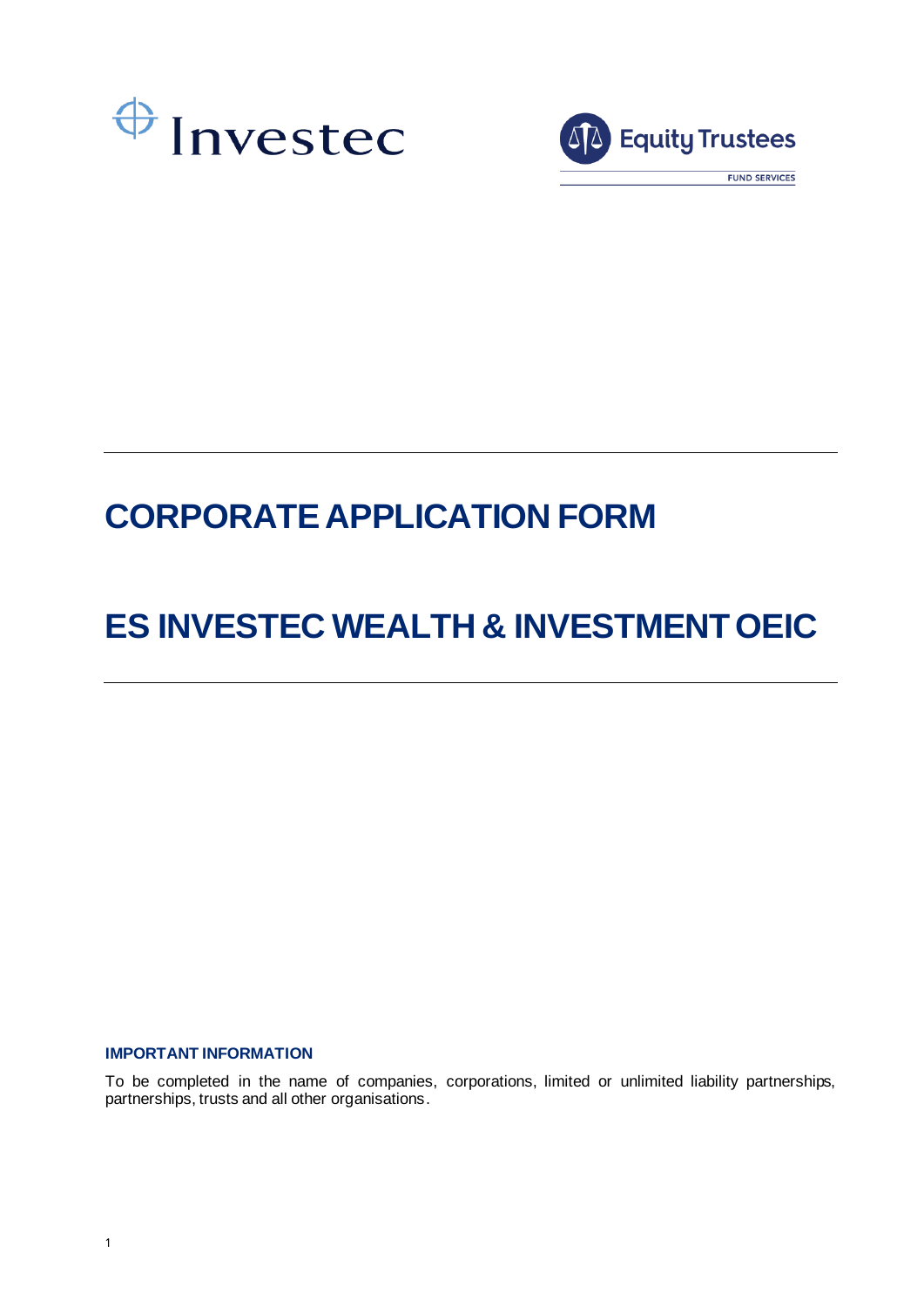# **PART A: INVESTOR DETAILS**

Please ensure that you have completed all sections that apply to the organisation and the choices are clear and legible. If we cannot process your application, your investment could be delayed.

Please ensure that you have read the latest copy of the prospectus and Key Investor Information Document(s) 'KIID' for the fund in which you are investing (as specified in the last page of this form) before sending us this application form. If you would like a copy of the latest KIID or prospectus, these documents are available to download at [www.equitytrustees.com.](http://www.equitytrustees.com/) If you have any questions about completing the form, please contact us at 0370 7070073. Telephone calls may be recorded. Whilst we are happy to answer your questions about the information we require, we are unable to give you advice about your choice of fund. If you have any questions about your investment you should consult a financial adviser.

#### **PLEASE COMPLETE THE FORM IN BLOCK CAPITALS**

| Organisation name                                                        |                                                                                                                                            |  |  |  |  |
|--------------------------------------------------------------------------|--------------------------------------------------------------------------------------------------------------------------------------------|--|--|--|--|
| Account number<br>(existing investors only)                              |                                                                                                                                            |  |  |  |  |
| Designation                                                              |                                                                                                                                            |  |  |  |  |
| Registered Office Address<br>including postcode                          |                                                                                                                                            |  |  |  |  |
|                                                                          |                                                                                                                                            |  |  |  |  |
| <b>Correspondence Address</b><br>including postcode                      |                                                                                                                                            |  |  |  |  |
| If different from Registered Office<br><b>Address</b>                    |                                                                                                                                            |  |  |  |  |
| Contact name                                                             |                                                                                                                                            |  |  |  |  |
| Contact telephone number                                                 |                                                                                                                                            |  |  |  |  |
| Contact email address                                                    |                                                                                                                                            |  |  |  |  |
| The applicant/organisation is investing its own funds                    | $\square$ No<br>$\Box$ Yes                                                                                                                 |  |  |  |  |
| acting as a nominee, distributor or custodian                            | The applicant/organisation is investing on behalf of another individual(s) or organisation/entities, e.g. by<br>$\Box$ Yes<br>$\square$ No |  |  |  |  |
| individual(s) or organisation/entities                                   | Please confirm the nature of the relationship if acting on behalf of another                                                               |  |  |  |  |
| Name of regulated parent company (If different to the name of the holder |                                                                                                                                            |  |  |  |  |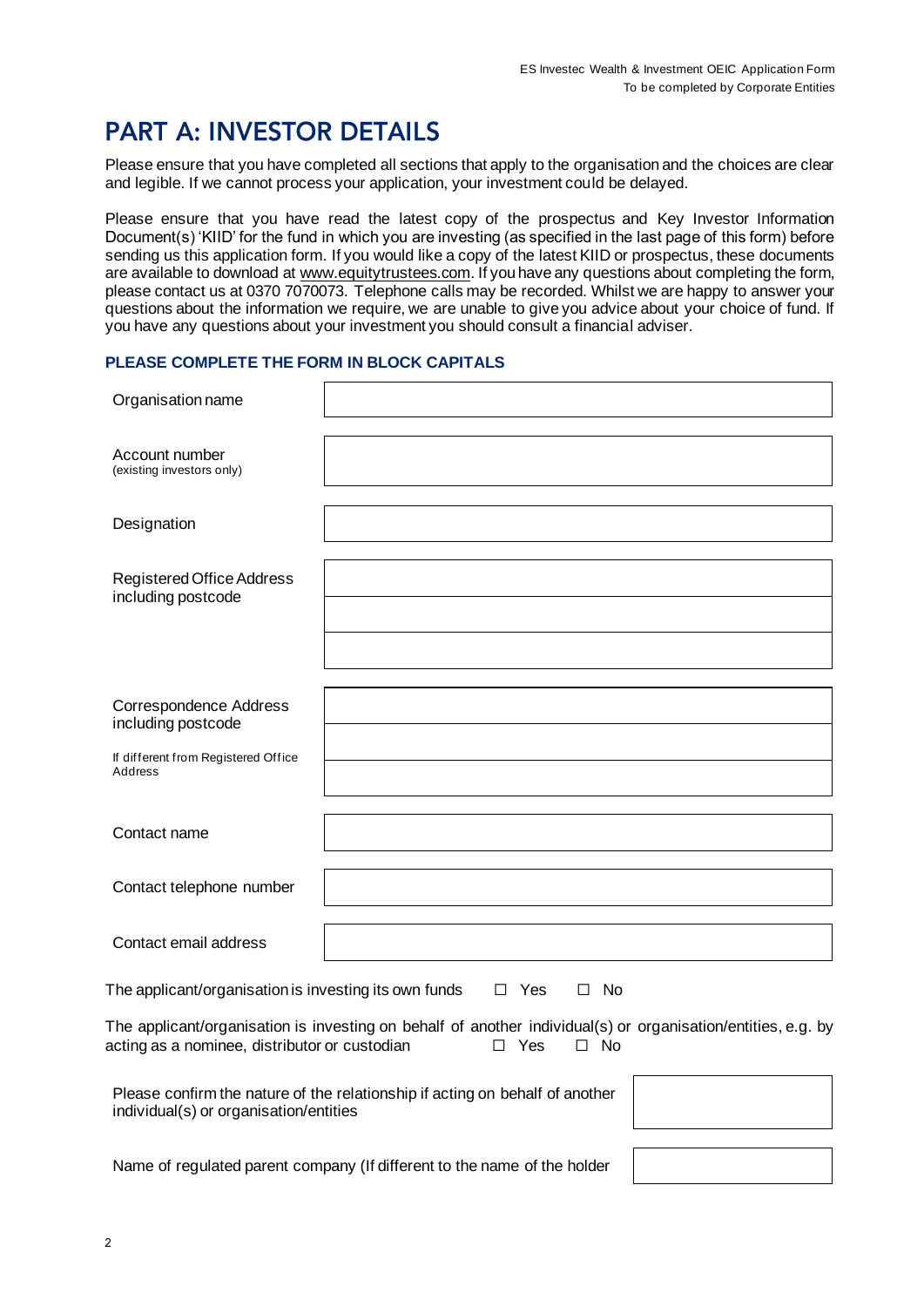#### ES Investec Wealth & Investment OEIC Application Form To be completed by Corporate Entities

 $\overline{\phantom{0}}$ 

 $\blacksquare$ 

| Regulatory authority and regulatory reference number                                                                                     |  |  |
|------------------------------------------------------------------------------------------------------------------------------------------|--|--|
| Corporate Form<br>i.e. Private Company, Listed or Unlisted<br>Public Company, Limited or Unlimited<br>Liability Partnership, Trust, etc. |  |  |
| Registration number                                                                                                                      |  |  |
| Date of registration (dd/mm/yy)                                                                                                          |  |  |
| <b>Tax Residency</b>                                                                                                                     |  |  |

☐ I have an agent on my account but do **NOT** wish for them to be reflected on this deal

# **PART B: AGENT DETAILS – TO BE COMPLETED BY YOUR FINANCIAL ADVISER IF APPLICABLE**

| Agent name                     |  |
|--------------------------------|--|
| Company                        |  |
| Address                        |  |
| Agent code                     |  |
| Firm Reference number          |  |
| <b>VAT Registration Number</b> |  |

With regard to the Distance Marketing directive please confirm what type of contract this is:<br>  $\Box$  Distance  $\Box$  Non-distance ☐ Distance ☐ Non-distance

Please indicate whether you are acting as the agent on all investment in this account, or one transaction only: <del>□</del> All investments on this account □ This transaction only

|        |              | $\Box$ Please tick this box if you have not provided advice about this application and complete the instructions |
|--------|--------------|------------------------------------------------------------------------------------------------------------------|
| below: | □ % Discount | □ % Commission                                                                                                   |

☐ Please tick this box if you have provided advice about this application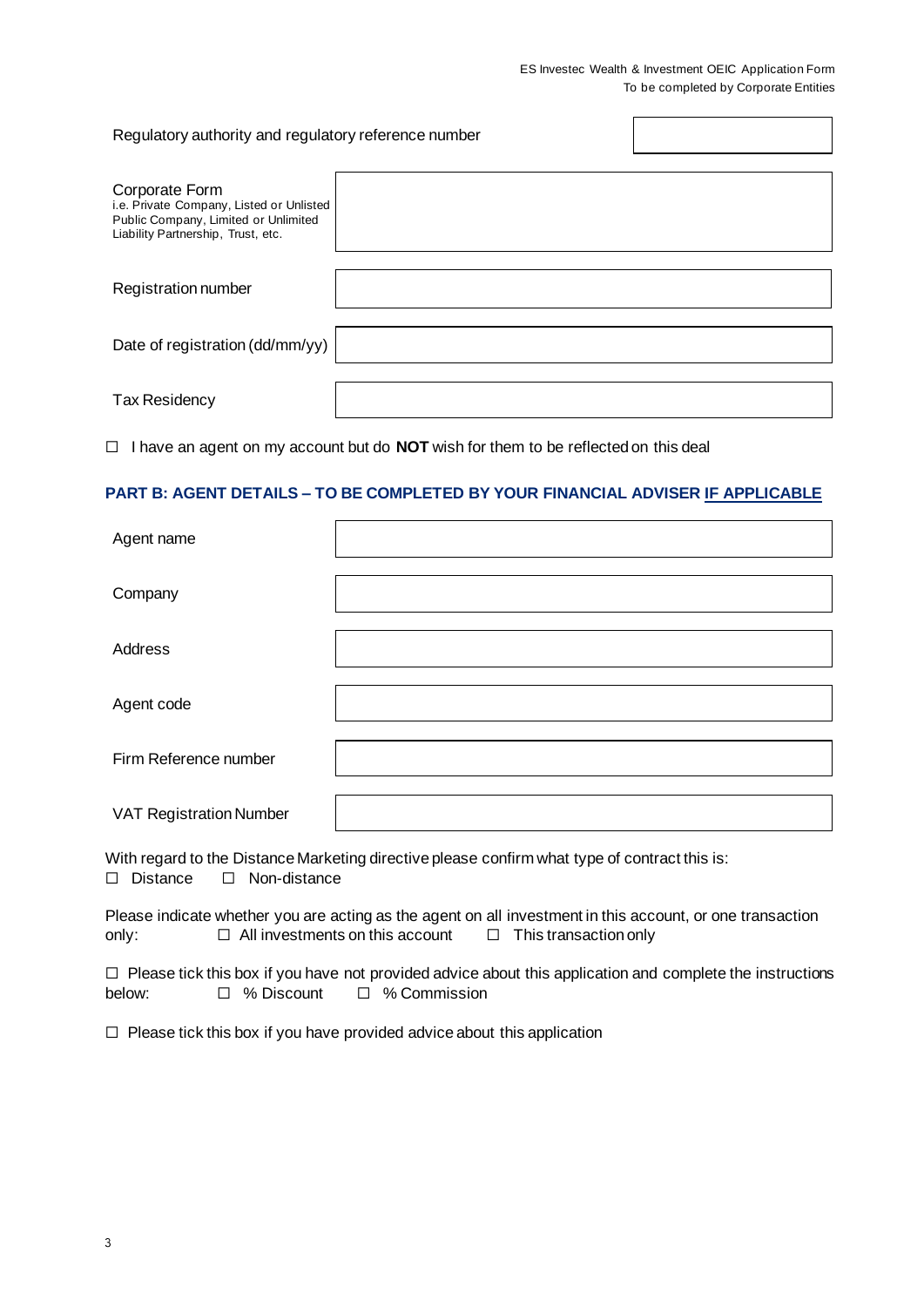# **PART C: CATEGORY OF CORPORATE ENTITY**

Please tick box

| П      | <b>PRA or FCA Authorised Firm</b>                                                                                          |        |     |        |    |  |
|--------|----------------------------------------------------------------------------------------------------------------------------|--------|-----|--------|----|--|
|        | Firm Reference Number                                                                                                      |        |     |        |    |  |
| $\Box$ | <b>Other Regulated Firm</b>                                                                                                |        |     |        |    |  |
|        | Regulator                                                                                                                  |        |     |        |    |  |
|        | <b>Reference Number</b>                                                                                                    |        |     |        |    |  |
| $\Box$ | <b>Listed Public Company</b>                                                                                               |        |     |        |    |  |
|        | Exchange on which shares are listed                                                                                        |        |     |        |    |  |
|        | Authorised signatory list                                                                                                  |        |     |        |    |  |
| П      | <b>Pension Scheme</b>                                                                                                      |        |     |        |    |  |
|        | Pension Scheme<br>i.e. HMRC approved pension scheme,<br>public sector pension scheme                                       |        |     |        |    |  |
|        | <b>Tax Reference</b>                                                                                                       |        |     |        |    |  |
| □      | <b>Charity</b>                                                                                                             |        |     |        |    |  |
|        | Registered                                                                                                                 | П      | Yes | □.     | No |  |
|        | Registered No                                                                                                              |        |     |        |    |  |
|        | Description of charitable aims<br>together with countries of operation<br>and any registration references if<br>applicable |        |     |        |    |  |
| П      | <b>Nominee</b>                                                                                                             |        |     |        |    |  |
|        | Parent Company                                                                                                             |        |     |        |    |  |
|        | Regulated                                                                                                                  | $\Box$ | Yes | $\Box$ | No |  |
|        | If 'No', Parent's Regulator                                                                                                |        |     |        |    |  |
|        | Regulatory number                                                                                                          |        |     |        |    |  |
| П      | <b>Public sector</b>                                                                                                       |        |     |        |    |  |
|        | Please specify<br>i.e. Government department, state<br>owned company, Local authority, etc.                                |        |     |        |    |  |
|        | Country of Operation                                                                                                       |        |     |        |    |  |
|        | Type and purpose of the organisation                                                                                       |        |     |        |    |  |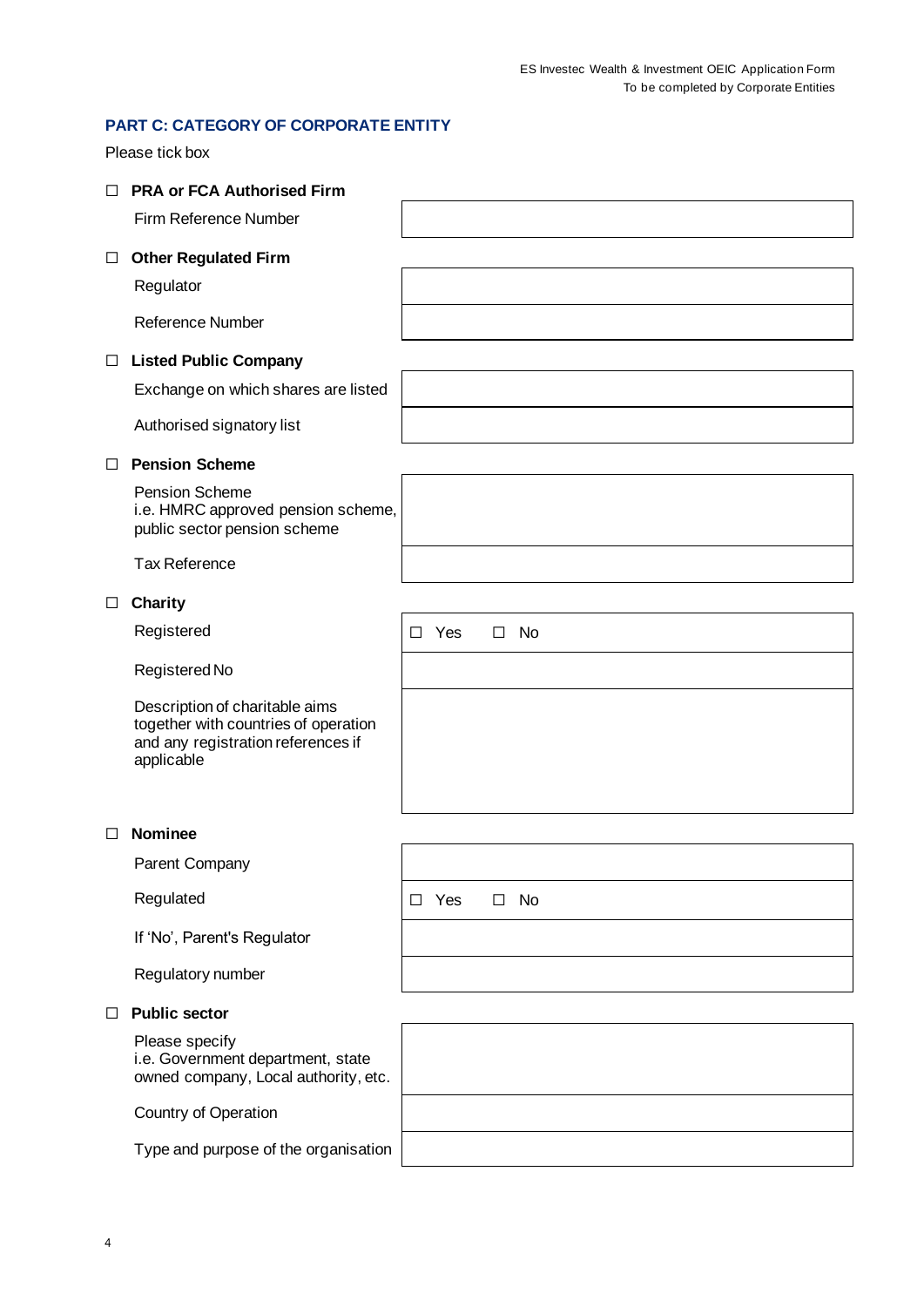# ☐ **Club or Association**

Please specify

☐ **Other**

Please specify

# **PART D: DOCUMENTATION ENCLOSED TO THIS APPLICATION**

- 1. If your organisation is a private company, unlisted public company, limited liability partnership or charitable incorporated organisation, please tick to confirm you've enclosed them with your application:
	- ☐ Certificate of incorporation or equivalent documentation
	- $\Box$  Memorandum/ articles of association/partnership agreement/ constitutional document
	- ☐ Authorised signatory list
	- ☐ Completed beneficial owner details section
- 2. If your organisation is a HMRC approved pension schemes, please tick to confirm you've enclosed them with your application:
	- ☐ Letter proving HMRC or pensions regulator scheme approval, for example an HMRC approval letter, scheme submission receipt or scheme certificate
	- ☐ Authorised signatory list
	- $\Box$  Details of individual directors, trustees or trust company in whose name the account will be registered
	- ☐ Completed beneficial owner details section
- 3. If your organisation is a trust, please tick to confirm you've enclosed them with your application:
	- $\Box$  The organisation's constitutional document (e.g. extract of the trust deed)
	- $\Box$  Details of individual directors, trustees or trust company in whose name the account will be registered
	- $\Box$  Authorised signatory list (applicable to trust companies only)
	- ☐ Completed beneficial owner details section
- 4. If your organisation is a limited or unlimited partnership, club, association, or other organisation, please tick to confirm you've enclosed them with your application:
	- ☐ Partnership agreement or constitutional document
	- $\Box$  Details of individual directors, trustees or trust company in whose name the account will be registered
	- ☐ Completed beneficial owner details section
- 5. If your organisation is a Government department, state owned company, local authority, public sector pension scheme and other public sector entities, please tick to confirm you've enclosed them with your application:
	- ☐ Authorised signatory list
	- ☐ Completed beneficial owner details section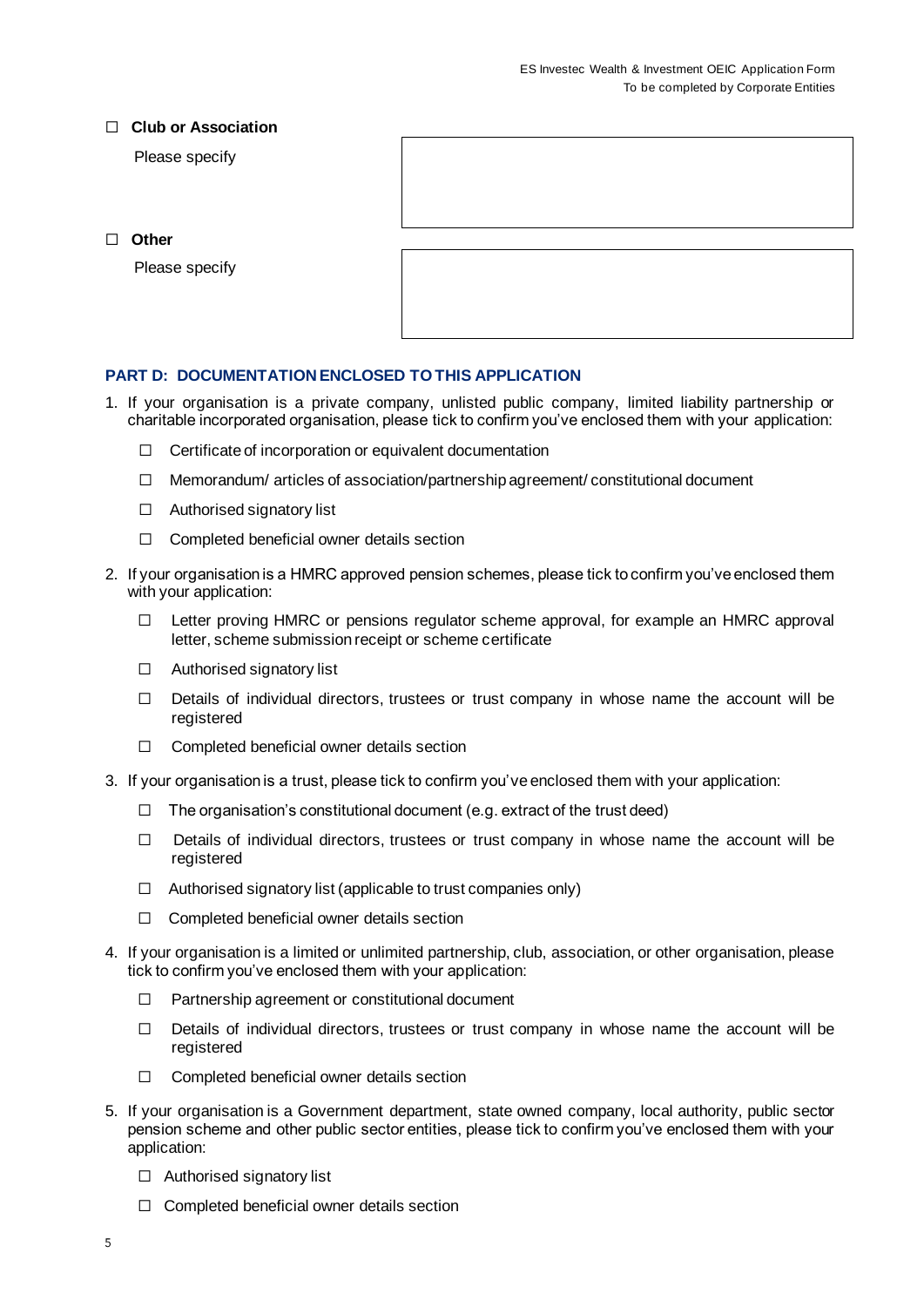# **PART E: BENEFICIAL OWNERS**

Please complete this section with details of any beneficial owners who own or control 25% or more of your organisation, will benefit from the proceeds of the investment in the Funds by 25% or more, or exercise any other means of control over the organisation (e.g. board of directors or equivalent).

### **Beneficial Owner 1**

| <b>Title</b>                                                     | Surname |                |
|------------------------------------------------------------------|---------|----------------|
| Forename(s)                                                      |         |                |
| <b>Business registered</b><br>address including<br>postcode      |         |                |
| Date of birth                                                    |         | Place of birth |
| Tax / National Insurance Number                                  |         |                |
| Capacity<br>e.g. trustee, partner, shareholder, beneficiary etc. |         |                |
| Percentage Ownership (if applicable)                             |         |                |
| <b>Beneficial Owner 2</b>                                        |         |                |
| <b>Title</b>                                                     | Surname |                |
| Forename(s)                                                      |         |                |
| <b>Business registered</b><br>address including<br>postcode      |         |                |
| Date of birth                                                    |         | Place of birth |
| Tax / National Insurance Number                                  |         |                |
| Capacity<br>e.g. trustee, partner, shareholder, beneficiary etc. |         |                |
| Percentage Ownership (if applicable)                             |         |                |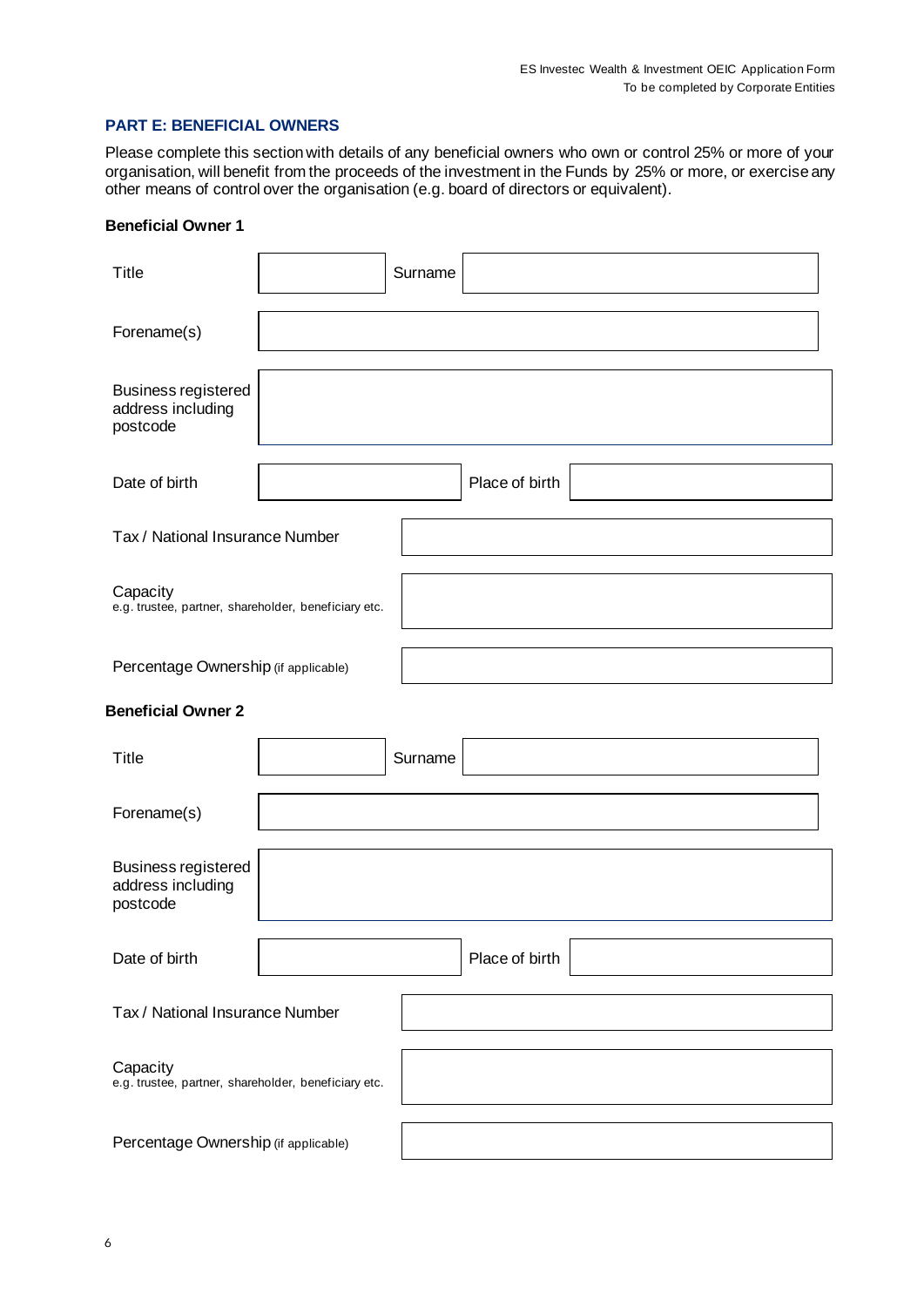# **Beneficial Owner 3**

| <b>Title</b>                                                     | Surname        |  |
|------------------------------------------------------------------|----------------|--|
| Forename(s)                                                      |                |  |
| <b>Business registered</b><br>address including<br>postcode      |                |  |
| Date of birth                                                    | Place of birth |  |
| Tax / National Insurance Number                                  |                |  |
| Capacity<br>e.g. trustee, partner, shareholder, beneficiary etc. |                |  |
| Percentage Ownership (if applicable)                             |                |  |
| <b>Beneficial Owner 4</b>                                        |                |  |
| <b>Title</b>                                                     | Surname        |  |
| Forename(s)                                                      |                |  |
| <b>Business registered</b><br>address including<br>postcode      |                |  |
| Date of birth                                                    | Place of birth |  |
| Tax / National Insurance Number                                  |                |  |
| Capacity<br>e.g. trustee, partner, shareholder, beneficiary etc. |                |  |
| Percentage Ownership (if applicable)                             |                |  |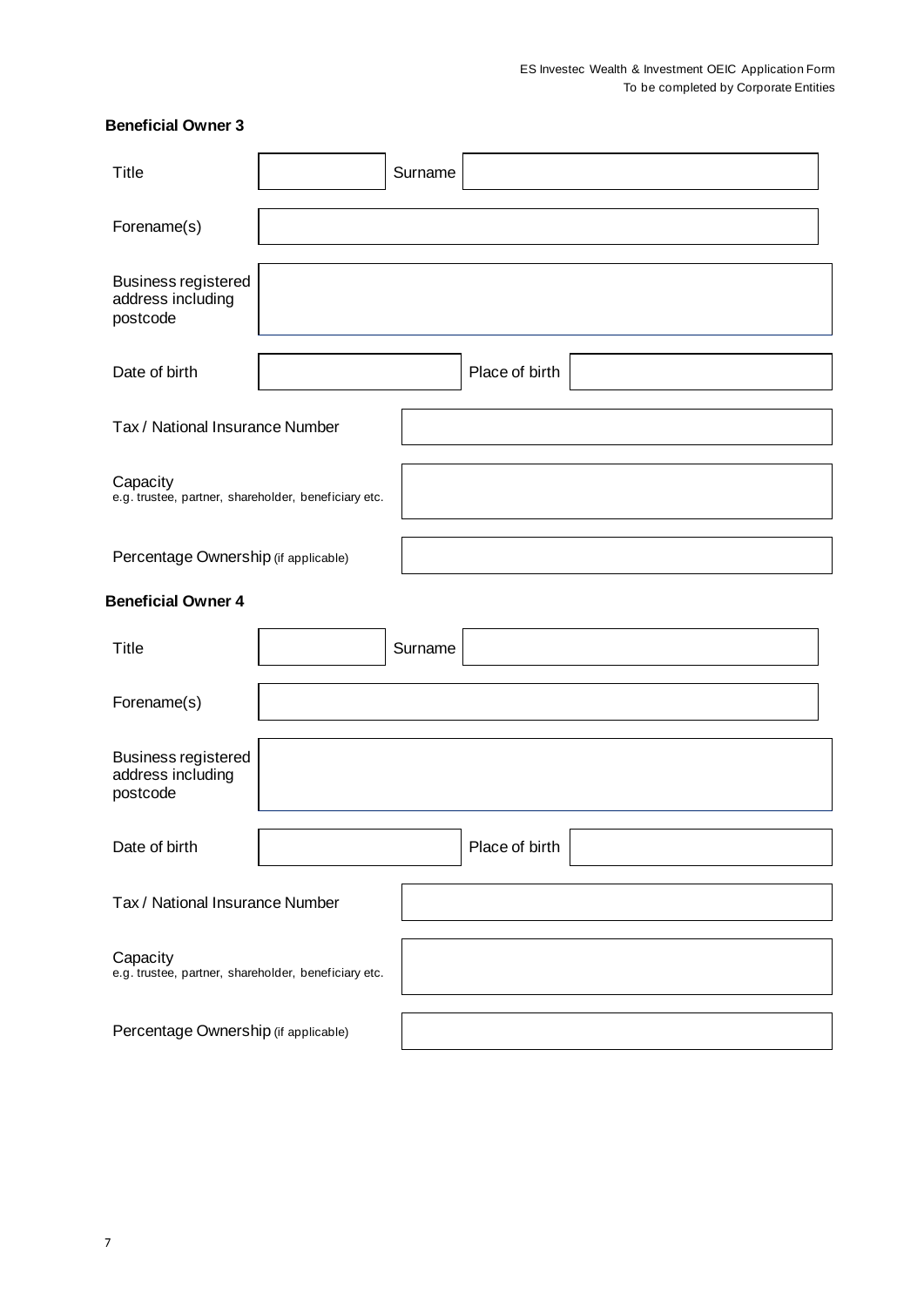# **PART F: FUND SELECTION**

Please select from the list of fund(s) on the last page of this form.

| <b>Fund</b>          |   |                            |  |
|----------------------|---|----------------------------|--|
| ISIN No.             |   | Share class                |  |
| Investment<br>amount | £ | Number of<br><b>Shares</b> |  |

| <b>Fund</b>          |   |                            |  |
|----------------------|---|----------------------------|--|
| ISIN No.             |   | Share class                |  |
| Investment<br>amount | £ | Number of<br><b>Shares</b> |  |

| <b>Fund</b>          |   |                     |  |
|----------------------|---|---------------------|--|
| ISIN No.             |   | Share class         |  |
| Investment<br>amount | £ | Number of<br>Shares |  |

| <b>Fund</b>          |   |                     |  |
|----------------------|---|---------------------|--|
| ISIN No.             |   | Share class         |  |
| Investment<br>amount | £ | Number of<br>Shares |  |

| <b>Fund</b>          |   |                            |  |
|----------------------|---|----------------------------|--|
| ISIN No.             |   | Share class                |  |
| Investment<br>amount | £ | Number of<br><b>Shares</b> |  |

☐ If any of the funds which the organisation is investing is managed by, or otherwise has any existing arrangement with the organisation or any affiliate, please tick this box.

| If you have ticked the box above, |
|-----------------------------------|
| please specify the nature of      |
| relationship between the          |
| organisation and the fund:        |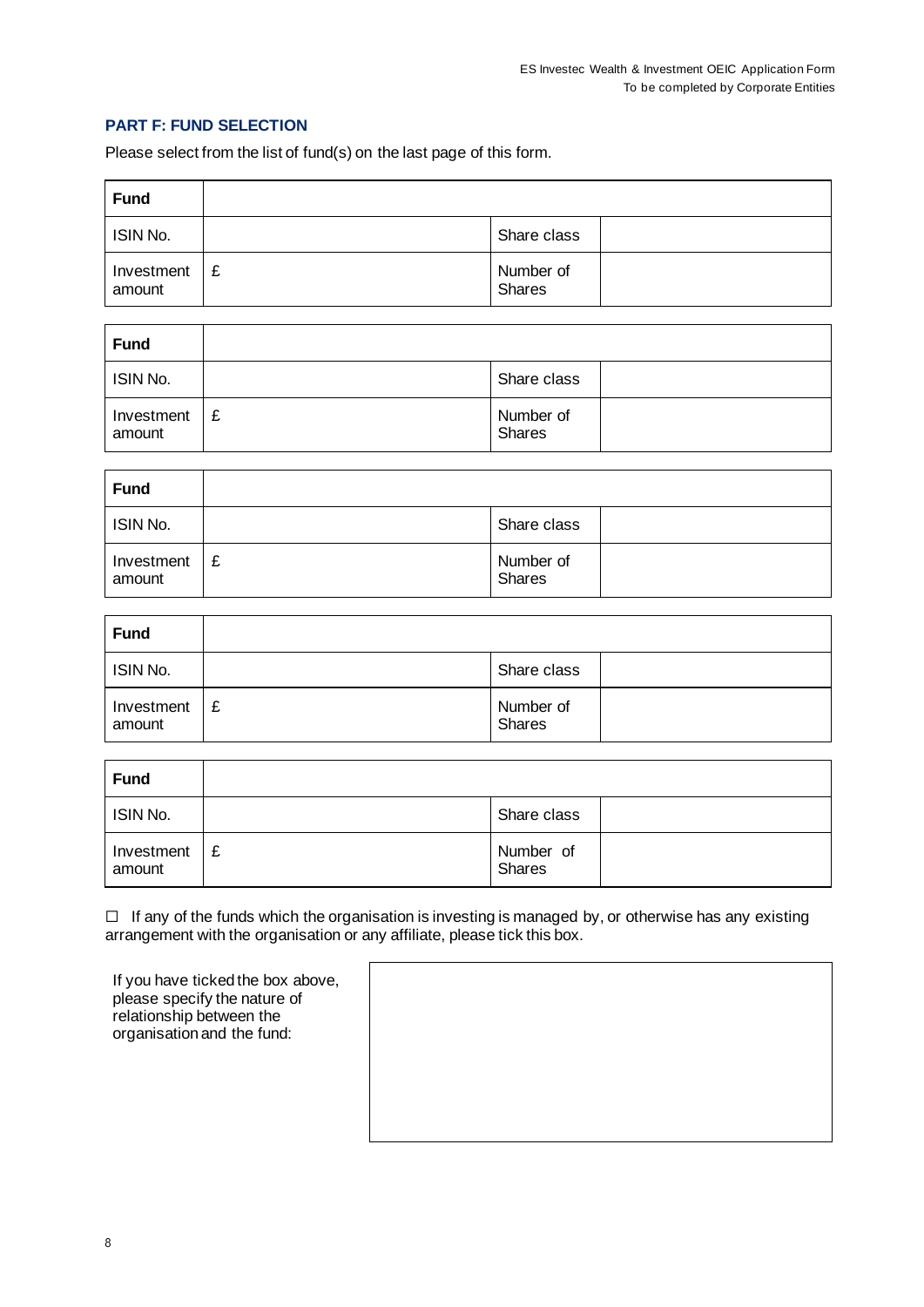# **PART G: TAX RESIDENCY – ABOUT THE LEGAL ENTITY**

If your organisation has more than one country of tax residency, please complete a self-certification form for the country/countries that are not specified below.

| Country in which your<br>organisation is resident for tax<br>purposes |  |
|-----------------------------------------------------------------------|--|
| <b>Tax Identification Number</b>                                      |  |
| Name / designation of account                                         |  |

☐ If the organisation is **not** a Specified US Person<sup>1</sup> in the country stated above, please tick this box.

#### **Complete this only if your organisation is US Tax Resident:**

- $\Box$  Tick this box if your organisation is any of the following and therefore not a Specified US Person:
	- A regularly traded corporation on a recognised stock exchange
	- Any corporation that is a member of the same expanded affiliated group as a regularly
	- traded corporation on a recognised stock exchange
	- A government entity
	- Any bank as defined in section 581 of the U.S. Internal Revenue Code
	- A retirement plan under section 7701(a)(37), or exempt organisation under section 501(a)
	- of the U.S. Internal Revenue Code
	- OR any other exclusion listed in the Explanatory Notes

#### **Organisation's classification under FATCA**

If your organisation is a Financial Institution, please specify which type:

- ☐ UK Financial Institution or a Partner Jurisdiction Financial Institution
- ☐ Participating Foreign Financial Institution (in a non-IGA jurisdiction)
- ☐ Non-Participating Foreign Financial Institution (in a non-IGA jurisdiction)
- ☐ Financial Institution resident in the USA or in a US Territory
- ☐ Exempt Beneficial Owner
- ☐ Deemed Compliant Foreign Financial Institution (besides those listed above)

<sup>1</sup> **Specified US Person**

The term "Specified U.S. Person" means a U.S. Person, other than:

<sup>(</sup>i) a corporation the stock of which is regularly traded on one or more established securities markets;

<sup>(</sup>ii) any corporation that is a member of the same expanded affiliated group, as defined in section 1471(e)(2) of the U.S. Internal Revenue Code, as a corporation described in clause (i);

<sup>(</sup>iii) the United States or any wholly owned agency or instrumentality thereof;

<sup>(</sup>iv) any State of the United States, any U.S. Territory, any political subdivision of any of the foregoing, or any wholly owned ag ency or instrumentality of any one or more of the foregoing;

<sup>(</sup>v) any organization exempt from taxation under section 501(a) or an individual retirement plan as defined in section 7701(a)(37) of the U.S. Internal Revenue Code;

<sup>(</sup>vi) any bank as defined in section 581 of the U.S. Internal Revenue Code;

<sup>(</sup>vii) any real estate investment trust as defined in section 856 of the U.S. Internal Revenue Code;

<sup>(</sup>viii) any regulated investment company as defined in section 851 of the U.S. Internal Revenue Code or any entity registered with th e Securities Exchange Commission under the Investment Company Act of 1940 (15 U.S.C. 80a-64);

<sup>(</sup>ix) any common trust fund as defined in section 584(a) of the U.S. Internal Revenue Code;

<sup>(</sup>x) any trust that is exempt from tax under section 664(c) of the U.S. Internal Revenue Code or that is described in section 4947(a)(1) of the U.S. Internal Revenue Code;

<sup>(</sup>xi) a dealer in securities, commodities, or derivative financial instruments (including notional principal contracts, futures, forwards, and options) that is registered as such under the laws of the United States or any State; or

<sup>(</sup>xii) a broker as defined in section 6045(c) of the U.S. Internal Revenue Code.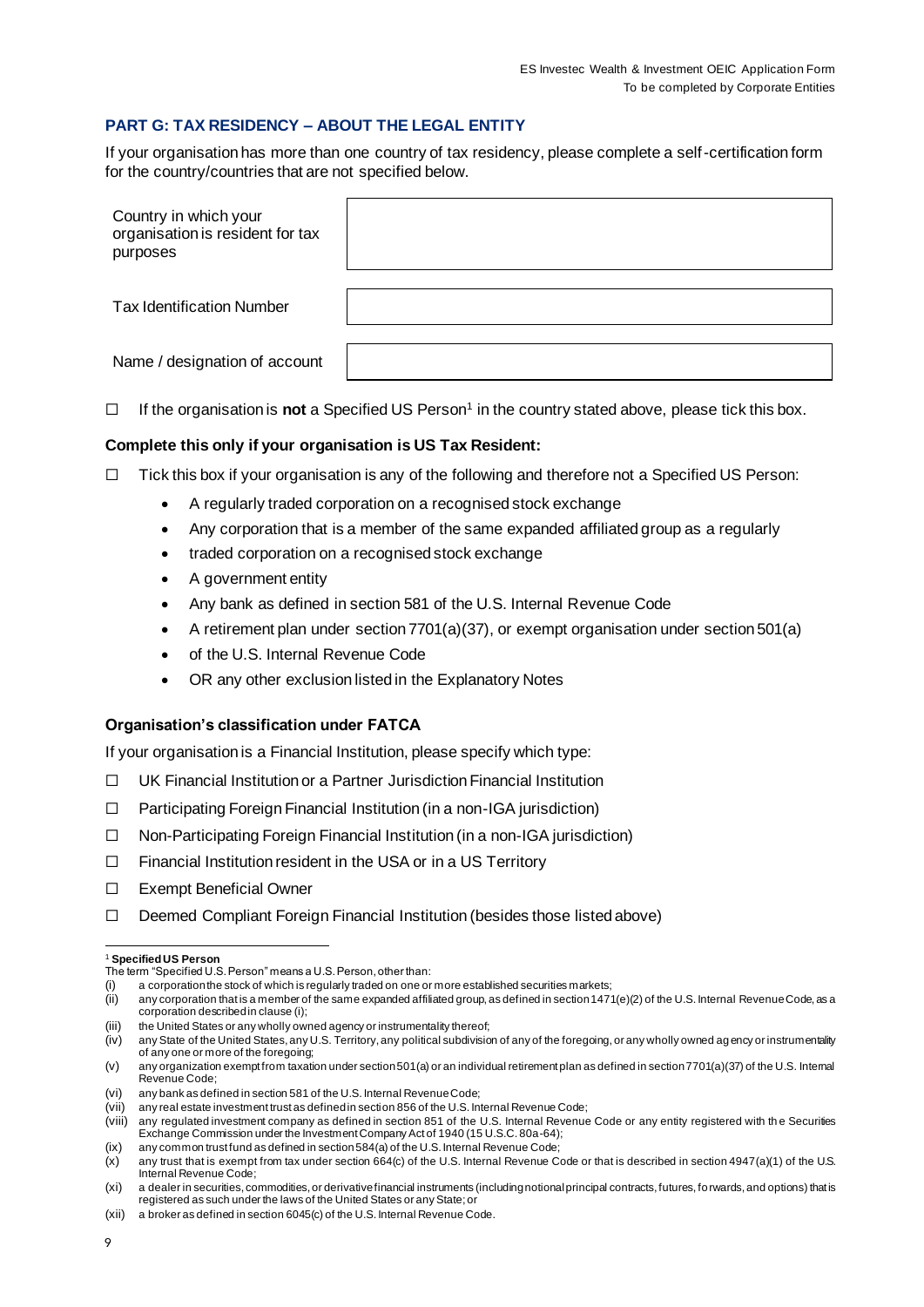If your organisation is not a Financial Institution, please specify the entity's FATCA status below:

- ☐ Active Non-Financial Foreign Entity
- ☐ Passive Non-Financial Foreign Entity

*(If you tick this box, please include individual self-certification forms for each of your Controlling Persons)*

### **Organisation's classification under the Common Reporting Standard (CRS)**

Please tick only one box in this section:

- ☐ Financial Institution
- ☐ A professionally managed Investment Entity outside of a CRS Participating Jurisdiction *(If this box is ticked, please include individual self-certification forms for each of your Controlling Persons)*
- ☐ Active Non-Financial Entity which is regularly traded on an established securities market or affiliated thereto, a Governmental Entity or an International Organisation
- ☐ Active Non-Financial Entity (other than those listed above)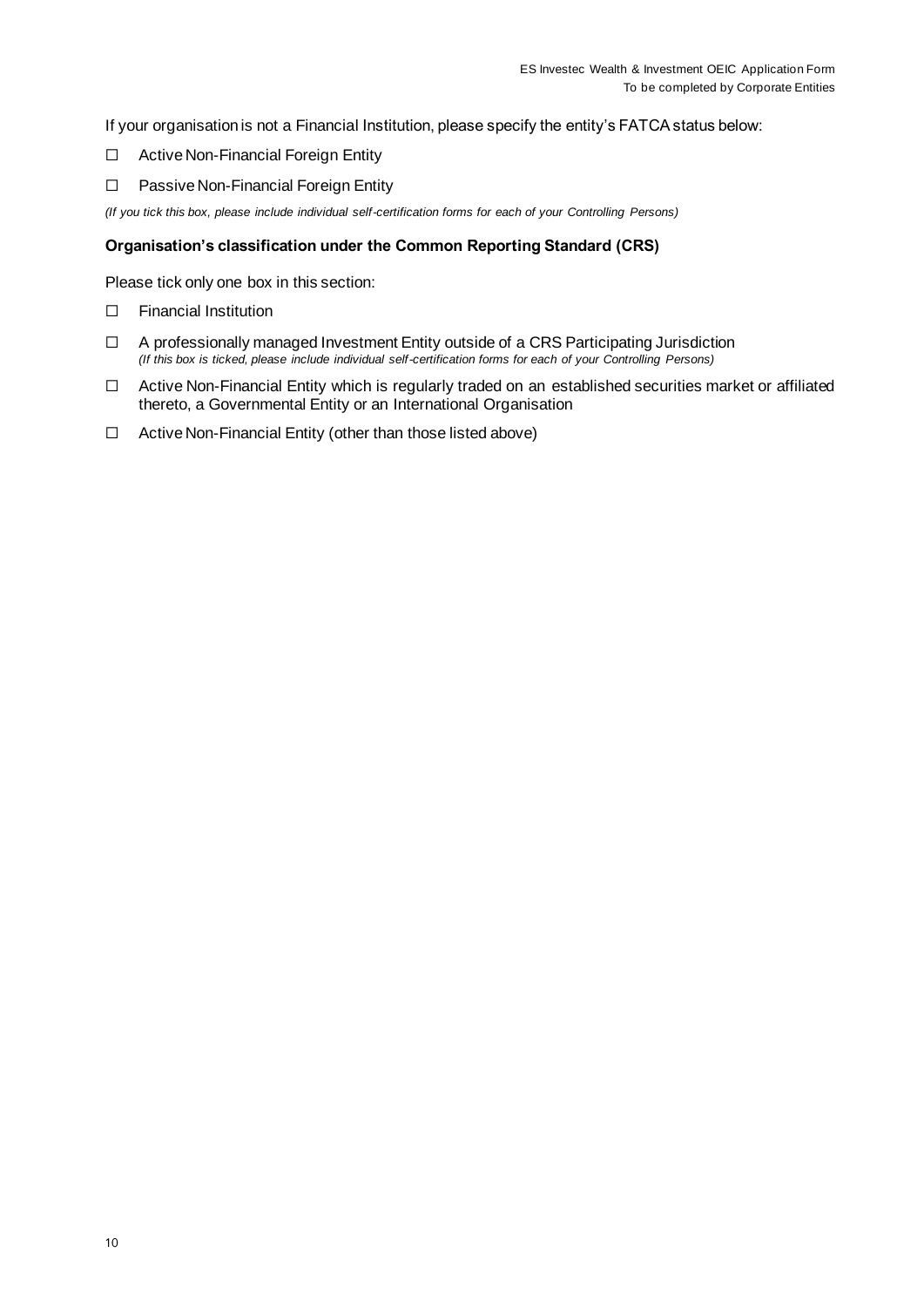#### **PART H: PAYMENT MANDATES**

Please note that we can only make payments to bank accounts from which payments have previously been received, or which we have verified as being your account.

### **Settlement Bank details**

Branch Address including

postcode

Please enter the details that you want all redemption proceeds to be sent to.

| Name of Bank/Building Society                                                 |  |  |  |  |  |
|-------------------------------------------------------------------------------|--|--|--|--|--|
| <b>Branch Address including</b><br>postcode                                   |  |  |  |  |  |
| Name / designation of account                                                 |  |  |  |  |  |
| <b>Account Number</b>                                                         |  |  |  |  |  |
| <b>Bank Sort Code</b>                                                         |  |  |  |  |  |
| <b>Account Currency</b>                                                       |  |  |  |  |  |
| Distribution Bank Details (if different to the above)                         |  |  |  |  |  |
| Please enter the details that you want all redemption proceeds to be sent to. |  |  |  |  |  |
| Name of Bank/Building Society                                                 |  |  |  |  |  |

| Name / designation of account                          |  |
|--------------------------------------------------------|--|
| <b>Account Number</b>                                  |  |
| Sort Code                                              |  |
| <b>Account Currency</b><br>Income Payment Instructions |  |

If this section is not completed income will be automatically reinvested

In the case of Distributions, payment should be either (please tick):

- ☐ Paid to the Distribution bank account as detailed above
- ☐ Reinvested

Note: If you have chosen accumulation shares you will not receive payments of income. Any income in respect of accumulation shares is automatically reinvested and reflected in the share price.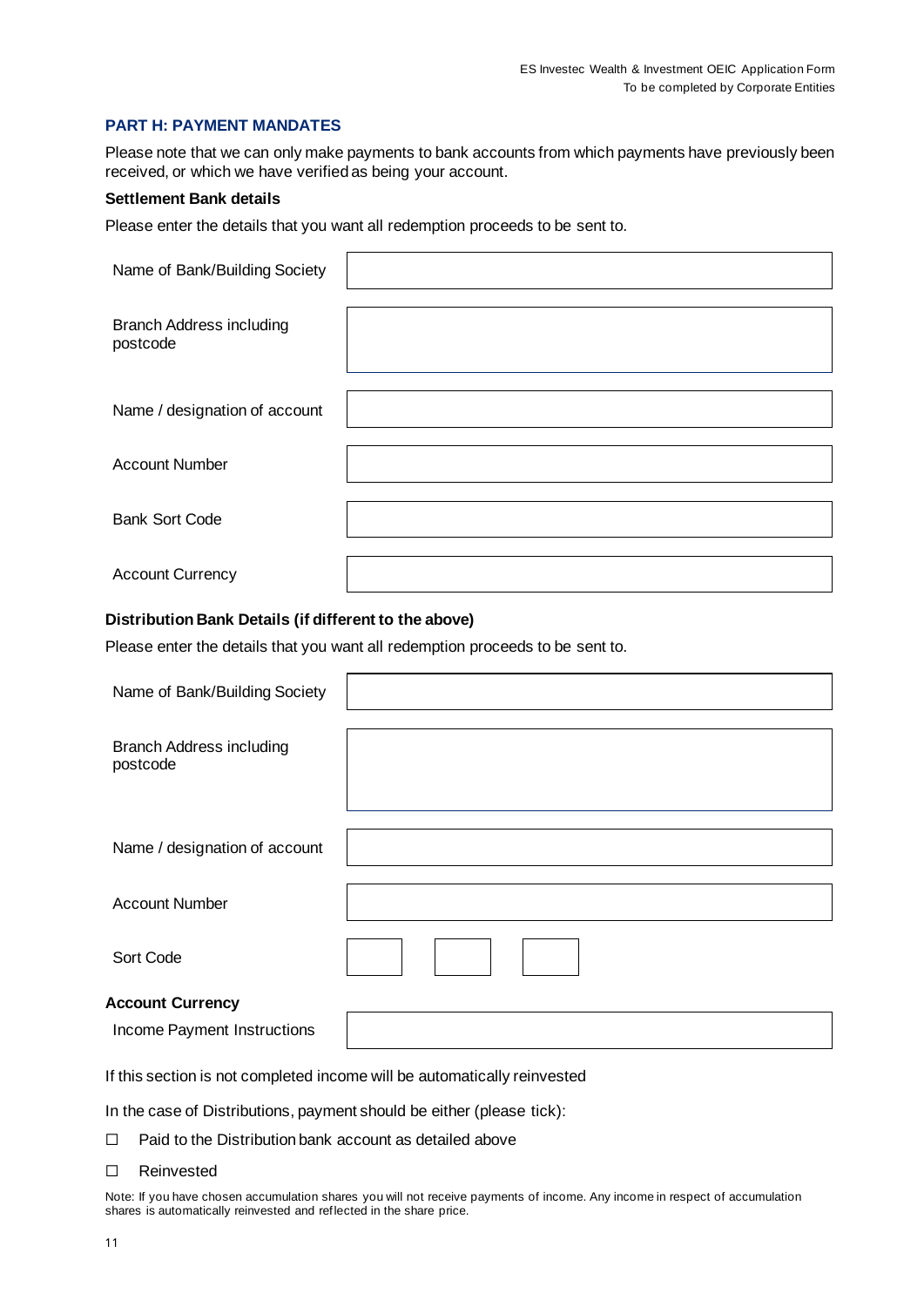#### **PART I: IMPORTANT INFORMATION, DECLARATION AND SIGNATURES**

#### **Please complete, sign and return to:**

Equity Trustees Fund Services – Investec Wealth & Investments Limited PO Box 12898 Chelmsford CM99 2FP

#### **Please make payment via bank transfer to:**

Account Name: Equity Trustees Fund Services Account Number: 63942546 Sort Code: 20-32-30

Ensure you have attached original or a certified copy of constitutional documents if required. The person who certifies the document must make sure the copy includes:

- The words *'I confirm this is a true copy of the original that I've seen'*
- Their name, signature, date and a contact address, daytime telephone number, a description of their professional capacity, and employer name and professional registration number if relevant.

### **Data Protection and Money Laundering**

When we collect information from you, this will include personal information, which is information from which individuals can be identified. We ensure that we safeguard your information and that we will only collect the information that is necessary for us to provide financial services to you.

We will only share Information collected from you for lawful purposes, and as necessary with:

- third parties acting on our behalf (including our service providers, the Fund's sponsor and other subcontractors, agents and advisers who help us manage your account)
- at the request of government entities or regulatory bodies
- fraud prevention agencies and credit reference agencies
- debt collection agencies

and in any other circumstances as notified to you, or only with your permission and always in compliance with UK and EU data protection laws, including the EU General Data Protection Regulation.

We will ensure any third parties acting on our behalf only use the personal information in line with our instructions and keep the data protected to the standards to which we are subject under data protection legislation.

If your personal information is transferred to countries outside the European Economic Area (EEA) we will ensure safeguards are in place that are equivalent to the ones to which we are subject under the UK and EU data protection laws.

We may disclose personal information provided about you in connection with FATCA and CRS provisions in the Self-Certification for Common Reporting Standard (CRS) Form that accompanies this Application Form directly to relevant tax authorities, or to HM Revenue & Customs, which may share the information with the other tax authorities.

When you notify us of changes to the information you have provided, we will update our records to ensure they are accurate and dispose of out of date information except where necessary to maintain our services to you. Any personal information you have provided will be protected in accordance with our physical, electronic and managerial data management and retention policies.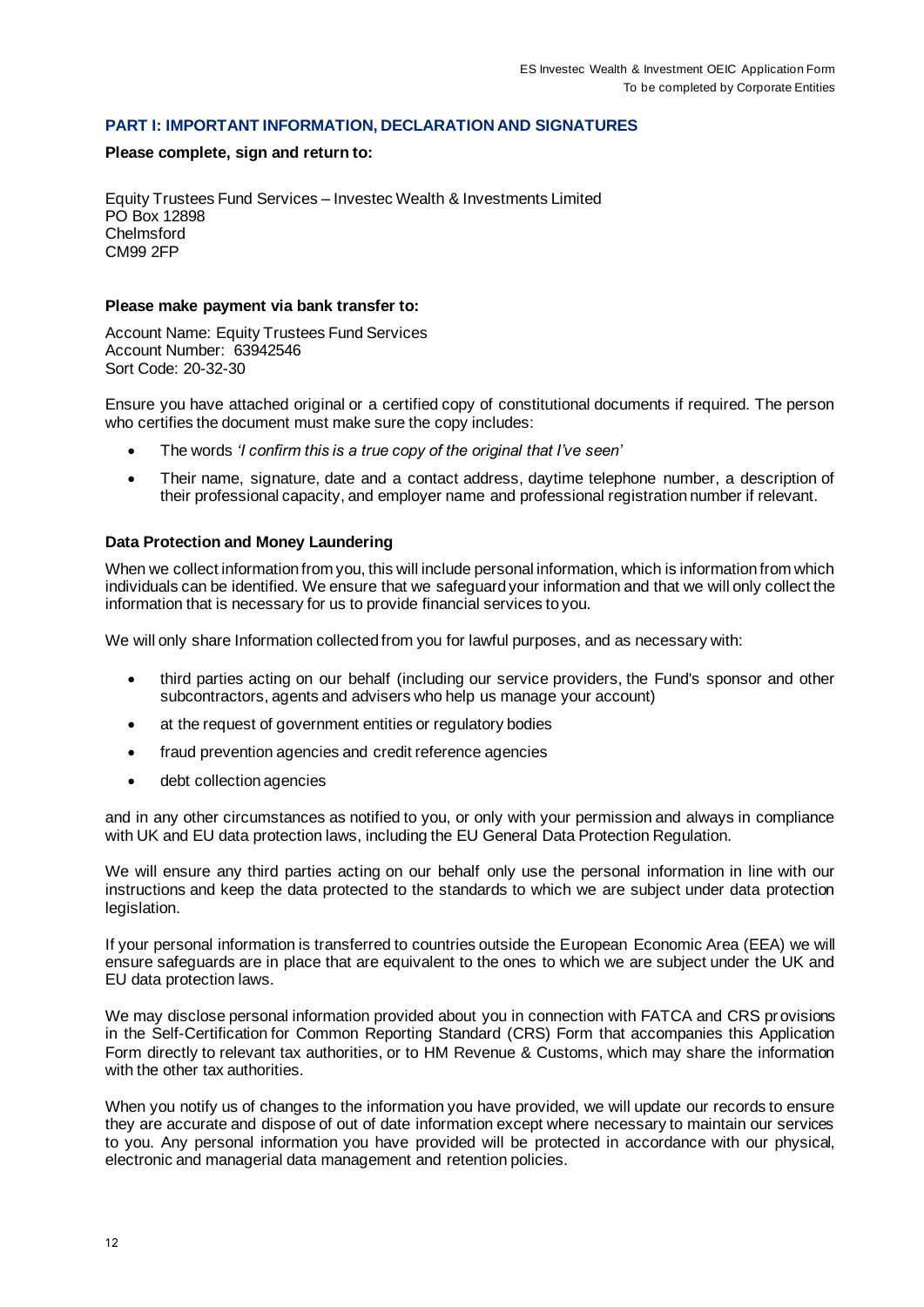Under anti-money laundering legislation, we are required to verify the identities of all named account holders. We are also required to establish the identity of any beneficial owners. We may also need to enquire as to the purpose of the holding. For these purposes, we may need to obtain independent documentary evidence in respect of the account holders and beneficial owner(s) and may undertake electronic searches of the electoral register and of other personal data, which may be held by credit reference agencies and others. We reserve the right to request further information and documents from you following receipt of your forms and initial documents. We may also need to enquire as to the purpose of the holding.

We may search and use the records held by domestic and international credit reference and fraud prevention agencies (alongside our own internal records) to:

- verify your identity and prevent fraud or money laundering;
- check your credit history;
- check details on applications for credit and credit related or other facilities:

We may conduct any other searches we consider necessary using information held by credit reference agencies, fraud prevention agencies and other financial institutions. We or the Administrator may also ask you to provide additional documents as necessary to verify the identity of individuals and/or beneficial owners of your organisation in order to comply with our obligations in connection with anti-money laundering and prevention of financial crime

We will only keep personal data for as long as is necessary while we are providing services to you and for up to ten years after our relationship with you has ended in order to meet any legal obligations.

Full details of how we may use your information is contained in our Privacy Notice which will form part of our agreement with you once we have accepted your application. In our Privacy Notice we explain how we may process your personal information with your consent and how you may withdraw your consent.

Our Privacy Notice is available on our website at [www.equitytrustees.com.](http://www.equitytrustees.com/)

No application will be processed until all required information has been provided by the applicant. The Authorised Corporate Director reserves the right to reject any application at its sole discretion.

#### **Declaration and Signature**

The following declarations shall be deemed to be restated on each subsequent investment:

I/We declare that I am/we are 18 years of age or over.

I/We wish to invest in the shares as detailed above on the basis of the latest available relevant fund and share class specific latest KIID and prospectus which I/we have been provided with, at the price prevailing at the first valuation following receipt of this order.

I/We declare, represent and warrant that I/we have the legal capacity and authority to execute this application and to subscribe, redeem, transfer and/or switch shares of the fund(s) on behalf of the organisation.

I/We confirm I/we have read and understood your Privacy Notice.

I/We confirm that I/we have read the note on anti-money laundering verification on this form.

I/We declare that I am/we are applying for the shares on behalf of the organisation and that the organisation is entitled to the shares in respect of which declarations contained in this application are made.

I/We confirm that where additional self-certification forms are required to be submitted, these have been enclosed with this application.

I/We have completed the Beneficial owner section.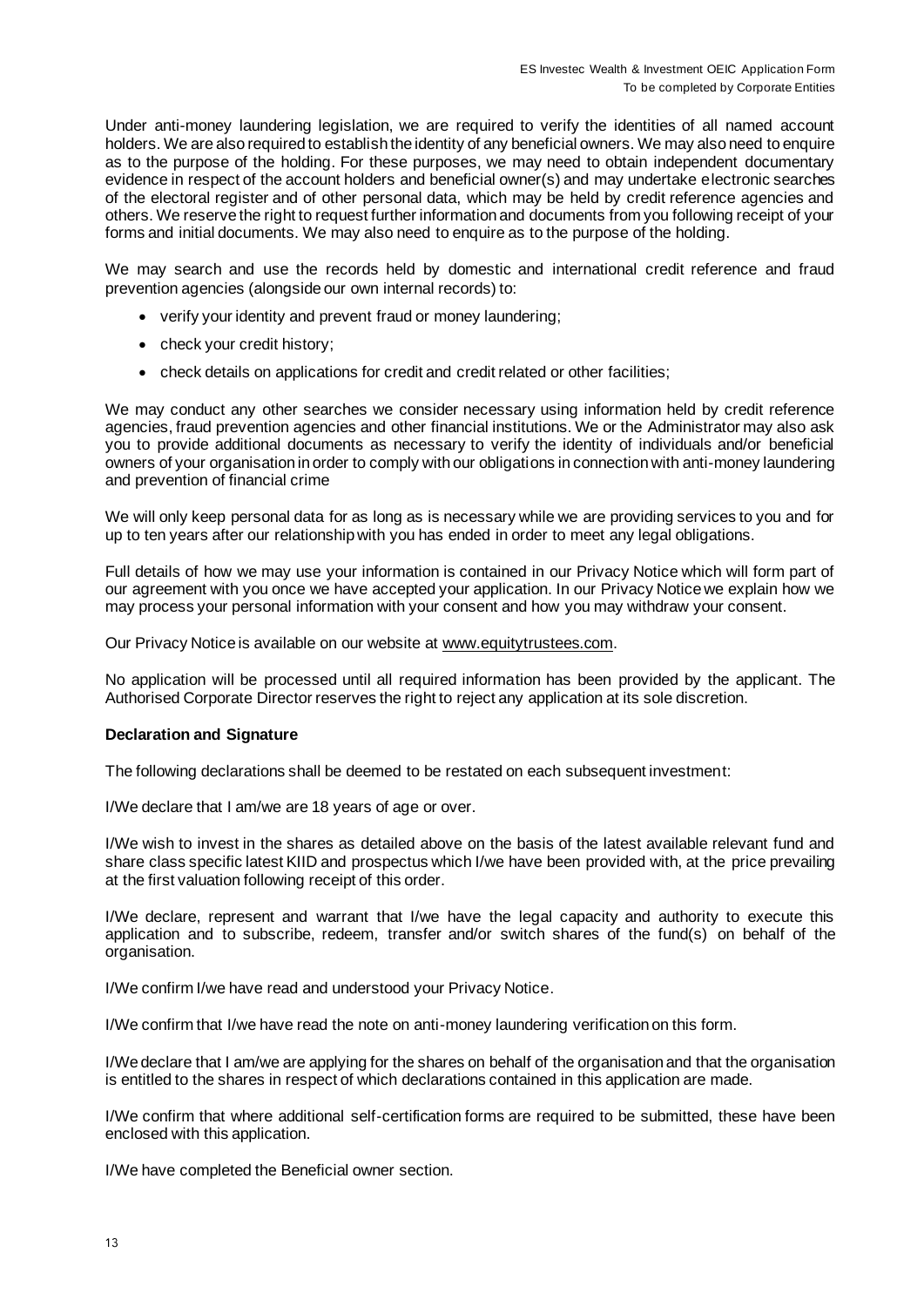I/We acknowledge and agree that this application is subject to the terms as set out in the latest relevant KIID and the relevant latest prospectus.

I/We declare that all of the information provided in this application is, to the best of my/our knowledge and belief, correct and complete and agree to inform you in writing immediately of any changes to the information provided in this form.

I/We consent to Equity Trustees Fund Services Ltd providing the KIID via Equity Trustees' website at [www.equitytrustees.com.](http://www.equitytrustees.com/) Alternatively, we may request a paper copy of the KIID to Equity Trustees Fund Services Ltd.

Please refer to the prospectus for the full terms and conditions governing your investment with us. The prospectus can be obtained free of charge on request.

| Signed on<br>behalf of                          |  |                    |
|-------------------------------------------------|--|--------------------|
| <b>Signatory 1</b>                              |  |                    |
| Signed                                          |  |                    |
| Print name                                      |  |                    |
| Capacity in which signing                       |  | Date<br>(dd/mm/yy) |
| Registered Office Address<br>including postcode |  |                    |
| <b>Signatory 2</b>                              |  |                    |
| Signed                                          |  |                    |
| Print name                                      |  |                    |
| Capacity in which signing                       |  | Date<br>(dd/mm/yy) |
| Registered Office Address<br>including postcode |  |                    |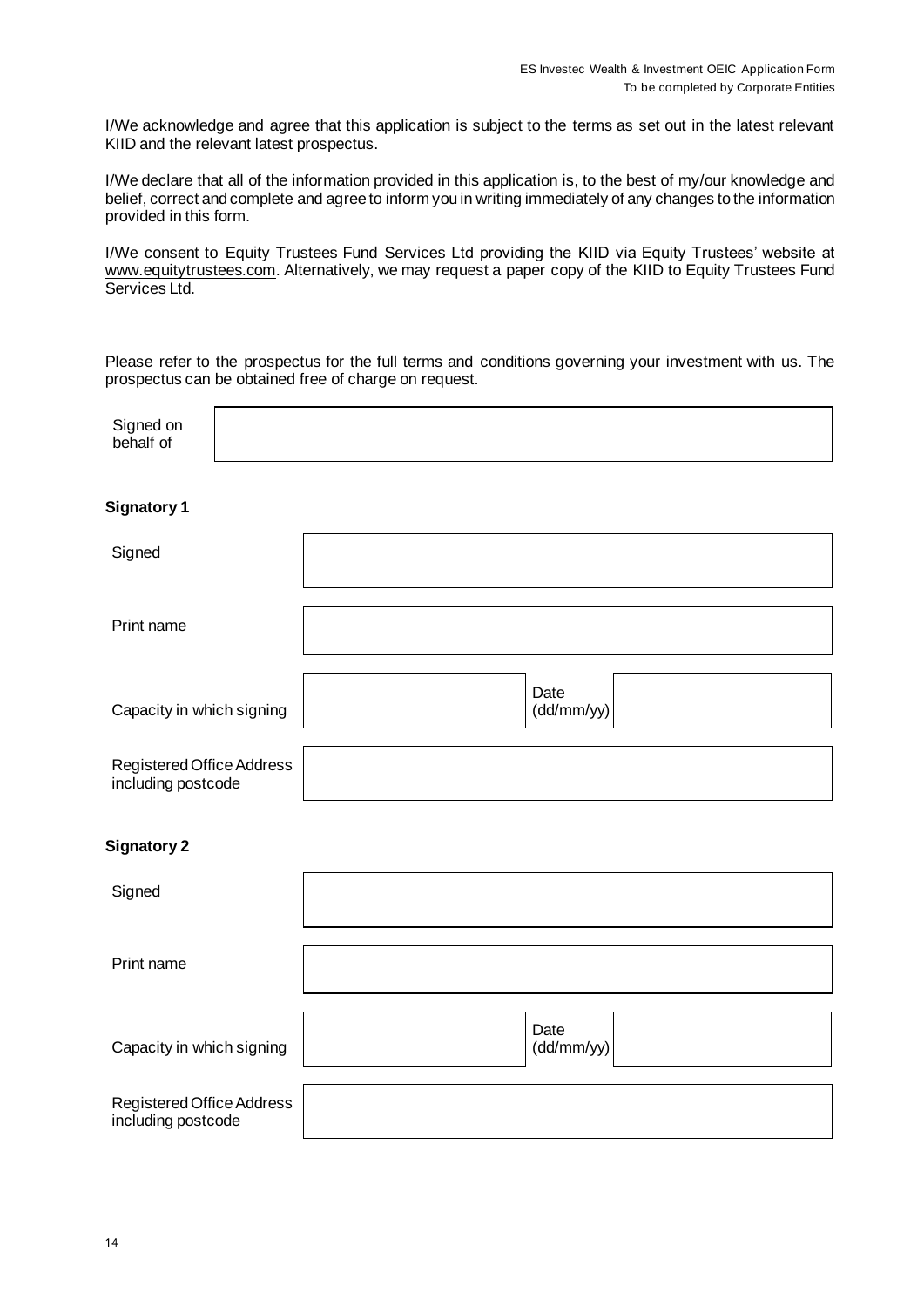# **FUNDS**

| <b>FUND</b>                                   | <b>CLASS</b> | <b>SHARE SHARE TYPE</b> | <b>ISIN CODE</b> |
|-----------------------------------------------|--------------|-------------------------|------------------|
| ES Investec Wealth & Investment Cautious Fund | A            | Income                  | GB00BMW2Q870     |
| ES Investec Wealth & Investment Cautious Fund | A            | Accumulation            | GB00BMW2Q219     |
| ES Investec Wealth & Investment Balanced Fund | A            | Income                  | GB00BMW2QD26     |
| ES Investec Wealth & Investment Balanced Fund | A            | Accumulation            | GB00BMW2QC19     |
| ES Investec Wealth & Investment Growth Fund   | A            | Income                  | GB00BMW2QJ87     |
| ES Investec Wealth & Investment Growth Fund   | A            | Accumulation            | GB00BMW2QH63     |
| ES Investec Wealth & Investment Growth Fund   | W            | Income                  | GB00BMW2QL00     |
| ES Investec Wealth & Investment Growth Fund   | W            | Accumulation            | GB00BMW2QK92     |
| ES Investec Wealth & Investment income Fund   | A            | Income                  | GB00BMW2QN24     |
| ES Investec Wealth & Investment income Fund   | A            | Accumulation            | GB00BMW2QM17     |
| ES Investec Wealth & Investment income Fund   | W            | Income                  | GB00BMW2QQ54     |
| ES Investec Wealth & Investment income Fund   | W            | Accumulation            | GB00BMW2QP48     |
| ES Investec Wealth & Investment Cautious Fund | W            | Income                  | GB00BMW2QB02     |
| ES Investec Wealth & Investment Cautious Fund | W            | Accumulation            | GB00BMW2Q987     |
| ES Investec Wealth & Investment Balanced Fund | W            | Income                  | GB00BMW2QG56     |
| ES Investec Wealth & Investment Balanced Fund | W            | Accumulation            | GB00BMW2QF40     |